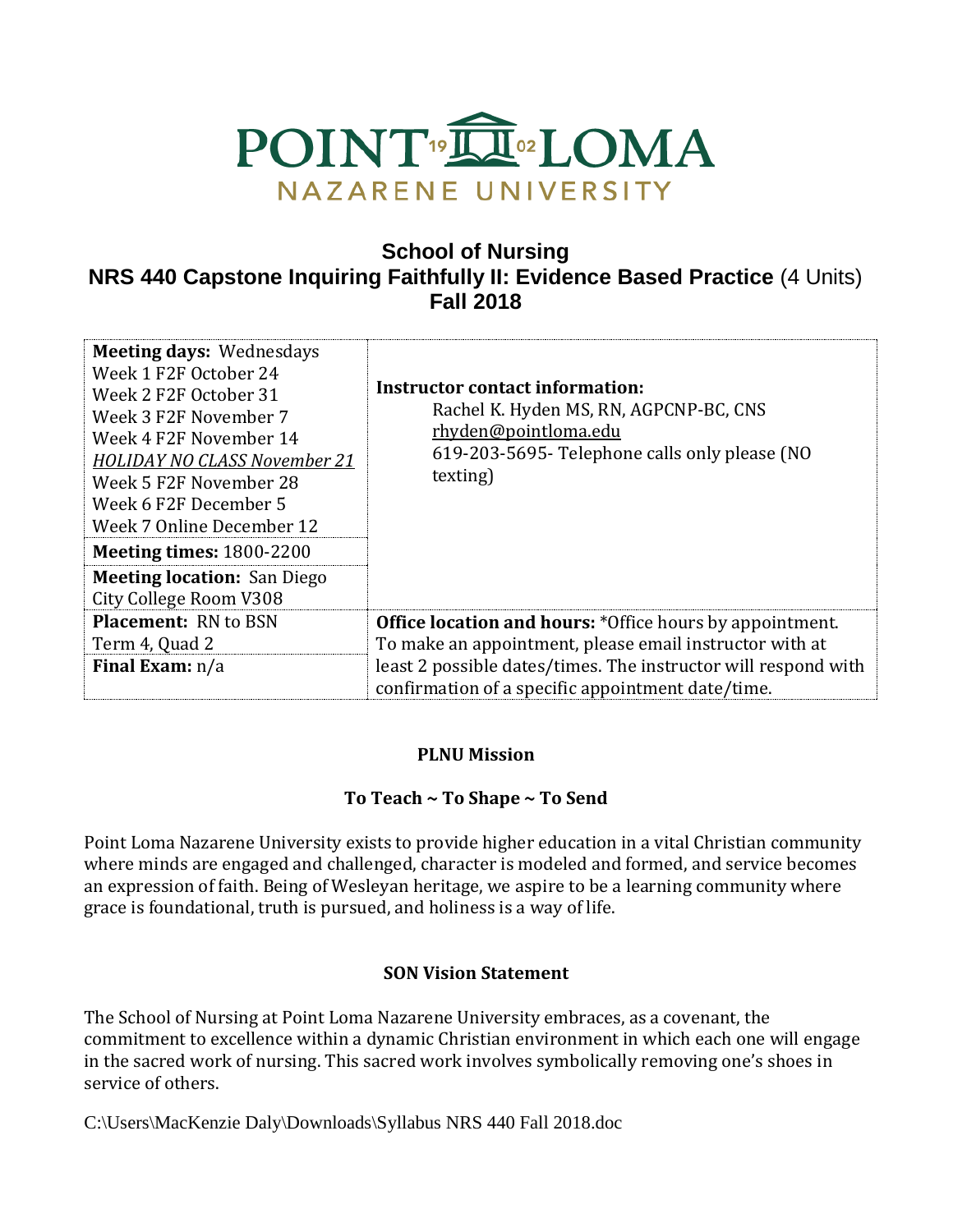*Take off your sandals for the place you are standing is holy ground. Exodus 3:5 NIV* 

## **SON Mission Statement**

The School of Nursing at Point Loma Nazarene University exists to support the university Wesleyan mission and to provide an interdisciplinary learning program of excellence. Graduates of the SON are distinctly identified by grace, truth and holiness, serving others after the example of Christ, as they are sent to fulfill their calling as professional nurses

*So He got up from the meal, took off His outer clothing, and wrapped a towel around His waist. After that, He poured water into a basin and began to wash His disciple's feet, drying them with a towel that was wrapped around Him. John 13: 4-5 NIV* 

*Now that I, your Lord and Teacher, have washed your feet, you also should wash one another's feet. I have set you an example that you should do as I have done for you. John 13: 14-15 NIV* 

Faculty reserves the right to make necessary schedule changes to this syllabus as the semester progresses.

Every attempt will be made to minimize the inconvenience to the student in the event of a change to the syllabus. Students will be notified of changes via Canvas announcement section, with accompanying email notification, in a timely manner.

## **COURSE DESCRIPTION**

## **NRS 440 Capstone Inquiring Faithfully II: Evidence Based Practice (4 units)**

This culminating course will provide the learner with the opportunity to apply evidence-based principles to the work place. A project will demonstrate successful completion of learning outcomes for the university and School of Nursing. This course will apply the process of Evidence-Based Practice (EBP) and theoretical foundations. The EBP content will center on the development of clinical practice questions and review of the literature. Students will gain knowledge and develop skills to determine the quality of research evidence. Research evidence will also be explored for the proposed application to improve clinical practice.

## **PROGRAM VALUES & COURSE LEARNING OUTCOMES (PLOs & CLOs)**

Upon completion of this program, students will be able to achieve

- Program Learning Outcomes (blue)
- 2008 American Association of Colleges of Nursing: The Essentials of Baccalaureate Education for Professional Nursing Practice (BSN Essentials)
- Public Health California Code of Regulations: Qualifications and Requirements (PHCCR)

| <b>School of Nursing - BSN Program</b> |  |
|----------------------------------------|--|
| <b>Program Learning Outcomes</b>       |  |

**NSG 440 – NRS 440 Capstone Inquiring Faithfully II**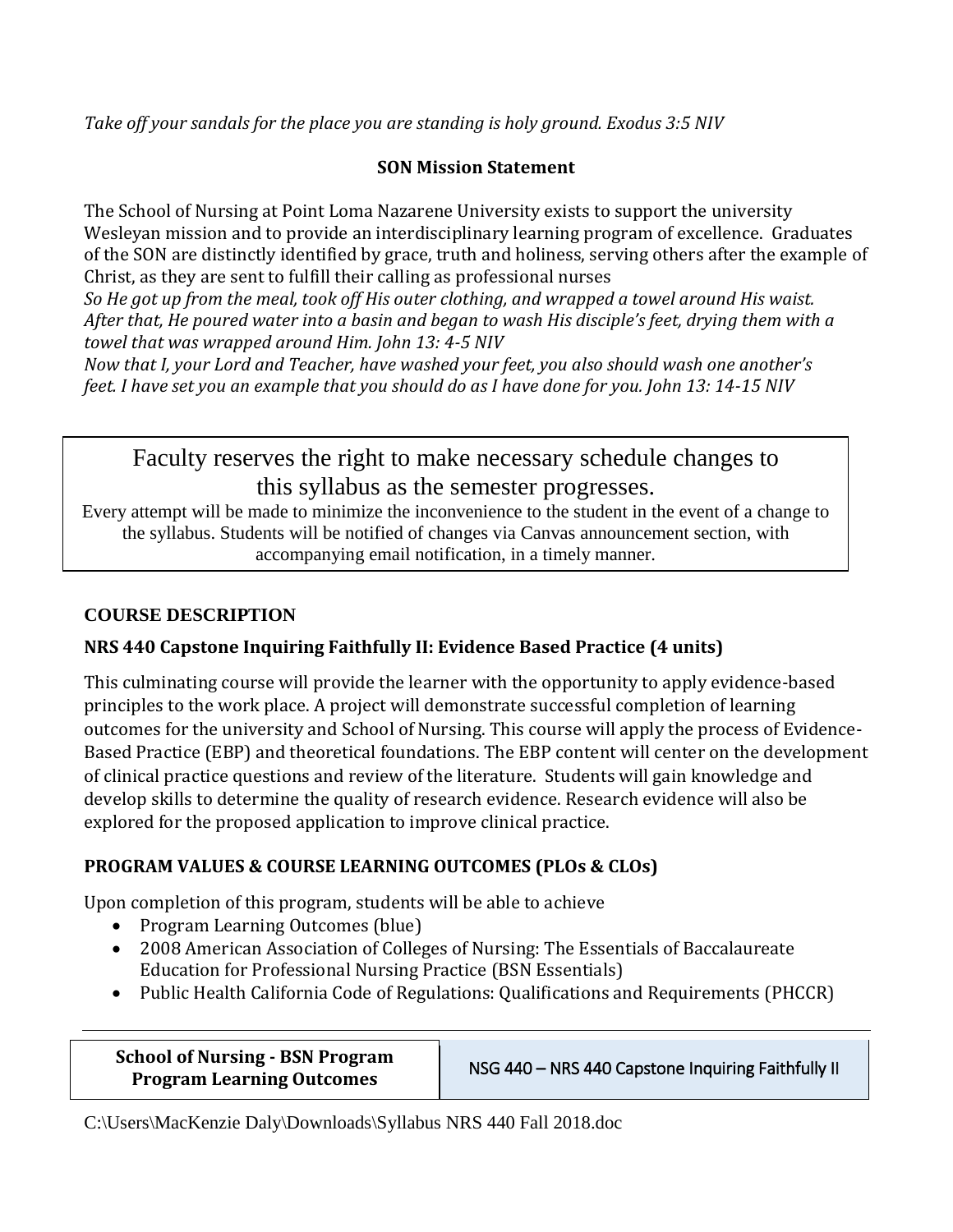**I. INQUIRING Faithfully: Student will demonstrate knowledge, skill and behavior of the evidence-based practice of nursing which integrates growth in reasoning, analysis, decision-making and the application of theory with the goal of advocating for others and/or self. This includes holistic nursing skills and the nursing process.**

- A. Initiate dialogue regarding current practice to improve healthcare BSN Essentials II, III, IV, VI, IX
- B. Demonstrate use of evidence-based practices as an advocate for self and others BSN Essentials III, IV, VI, IX
- C. Promotes positive client outcomes using evidence-based data BSN Essentials II, III, IV, VI, IX
- D. Provide holistic care by considering all of the client needs (e.g. physical, psychosocial, spiritual, environmental) including family in a multicultural community BSN Essentials I, III, IV, VI, VII, VIII, IX
- E. Engage in self-care practices that facilitates optimal care of clients BSN Essentials I, V, VI, IX

**School of Nursing - BSN Program**

**Program Learning Outcomes** NSG 440 – NRS 440 Capstone Inquiring Faithfully II

**II. CARING Faithfully: The student will embrace a calling to the ministry of compassionate care for all people in response to God's grace, which aims to foster optimal health and bring comfort in suffering and death.**

- A. Demonstrate compassionate care to all people while mirroring Christ's love for all BSN Essentials IV, VI, VII, IX
- B. Partner with the community to establish a trusting relationship BSN Essentials II.VI, VII, IX
- C. Demonstrate ethics and values consistent with the practice of professional nursing BSN Essentials V, VI, VII, VIII, IX

**School of Nursing - BSN Program**

**Program Learning Outcomes** NSG 440 – NRS 440 Capstone Inquiring Faithfully II

**III. COMMUNICATING Faithfully: The student will actively engage in the dynamic interactive process that is intrapersonal and interpersonal with the goal of advocating for others and/or self. This includes effective, culturally appropriate communication conveys information, thoughts, actions and feelings through the use of verbal and nonverbal skills.**

A. Engage in active listening to promote therapeutic relationships

BSN Essentials II, III, IV, VI, VII, IX

 B. Demonstrate effective verbal and nonverbal communication skills to provide patient care

BSN Essentials II, III, IV, VI, VII, IX

- C. Dialogues with members of the healthcare team, including the patient to facilitate positive patient outcomes BSN Essentials II, III, IV, VI, VII, IX
- D. Advocate for patients/families and self BSN Essentials V, VI, VII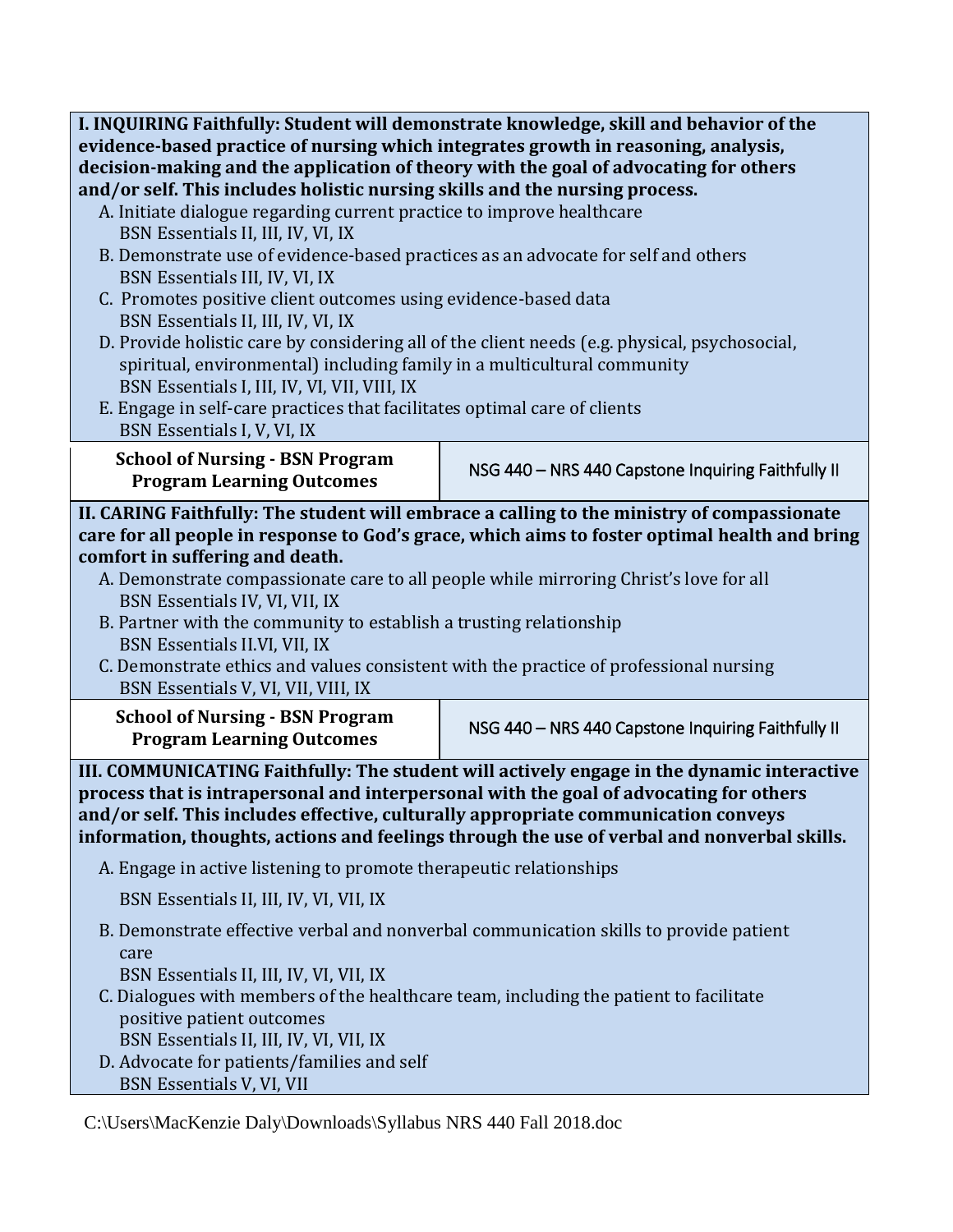E. Implements patient care while revering the diversity of patients, families and **Communities** 

BSN Essentials II, III, V, VI, VII, IX

**School of Nursing - BSN Program**

**Program Learning Outcomes** NSG 440 – NRS 440 Capstone Inquiring Faithfully II

**V. FOLLOWING Faithfully: Defined as claiming the challenge from Florence Nightingale that nursing is a "divine imposed duty of ordinary work." The nursing student will integrate the ordinary work by complying with and adhering to regulatory and professional standards (e.g. ANA Code of Ethics, the California Board of Registered Nursing, Scope of Nursing Practice, SON Handbook). This includes taking responsibility, being accountable for all actions and treating others with respect and dignity.**

- A. Engage in a professional practice environment that promotes nursing excellence BSN Essentials I, III, IV, V, VI, VII, VIII, IX
- B. Provides patient care within the boundaries designated by regulatory agencies, professional practices and ethical standards of a Christian nurse BSN Essentials II, VI, VI, VII, VIII, IX
- C. Avail self of learning opportunities to initiate the life-long learning process BSN Essentials III, IV, V, VI, VII, VIII, IX

**School of Nursing - BSN Program**

**Program Learning Outcomes** NSG 440 – NRS 440 Capstone Inquiring Faithfully II

**V. LEADING Faithfully: The student will incorporate a foundational relationship with Christ and others and embrace a willingness to serve others in the midst of life circumstances (e.g., illness, injustice, poverty). The student will role-model the need for "Sabbath Rest" as a means of personal renewal, and true care of the self, so that service to others is optimally achieved. The student will incorporate the characteristics of a servant leader including: humility, courage, forgiveness, discernment.**

- A. Provide graceful service through compassionate response to others' needs BSN Essentials II, IV, VI, VII, VIII, IX
- B. Demonstrate the principles of a servant leader as a reflection of Christ's love BSN Essentials II, IV, V, VI, VII, VIII, IX
- C. Exhibits patient advocacy that reflects sensitivity to diversity in a holistic manner. BSN Essentials II, IV, V, VI, VII, VIII, IX

# **COURSE CREDIT HOUR INFORMATION**

In the interest of providing sufficient time to accomplish the stated Course/Program Learning Outcomes this class meets the PLNU credit hour policy for a 4-unit class delivered over 8 weeks (7 class weeks, one holiday week). Specific details about how the class meets the credit hour requirement can be provided upon request.

Credit hour requirement includes 37.5 participation hours per credit hour on course work:

In-classroom, face to face (FTF) = 26 hours in classroom, group meetings

Online= 24 hours facilitated by faculty

Preparation= 100 hours reading, writing, researching, online discussion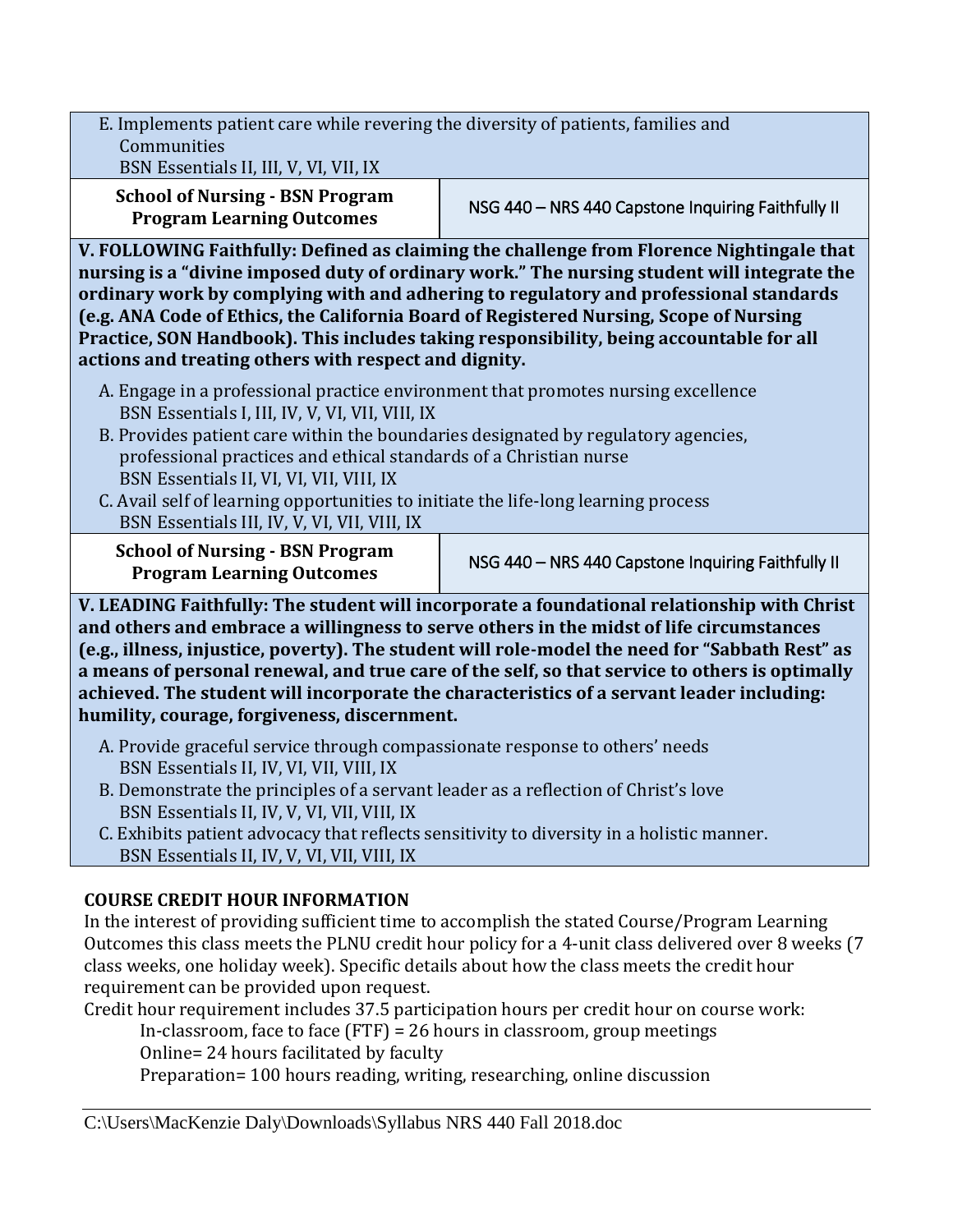| <b>WEEK</b> | Format          | Content                                   |  |
|-------------|-----------------|-------------------------------------------|--|
| Week 1      | F <sub>2F</sub> | Course introduction, Professional Growth  |  |
|             |                 | Reflection, and EBP asking the question   |  |
| Week 2      | F2F             | Personal/professional Growth, ethics, EBP |  |
|             |                 | Synthesizing the Evidence                 |  |
| Week 3      | F2F             | Personal/professional Growth, ethics, EBP |  |
|             |                 | <b>Implementation Considerations</b>      |  |
| Week 4      | F2F             | Personal and Professional Growth, Change  |  |
|             |                 | Theory, ETS testing                       |  |
| Week 5      | F2F             | Professional Growth Presentation S        |  |
|             |                 |                                           |  |
| Week 6      | F2F             | <b>EBP Presentations</b>                  |  |
|             |                 |                                           |  |
| Week 7      | Online          | Creating Professional online eportfolio & |  |
|             |                 | Professional EBP paper                    |  |

### **COURSE Content Outline (Topic Outline)**

# **PLNU COPYRIGHT POLICY**

Point Loma Nazarene University, as a non-profit educational institution, is entitled by law to use materials protected by the US Copyright Act for classroom education. Any use of those materials outside the class may violate the law.

# **PLNU ACADEMIC HONESTY POLICY**

Students should demonstrate academic honesty by doing original work and by giving appropriate credit to the ideas of others. Academic dishonesty is the act of presenting information, ideas, and/or concepts as one's own when in reality they are the results of another person's creativity and effort. A faculty member who believes a situation involving academic dishonesty has been detected may assign a failing grade for that assignment or examination, or, depending on the seriousness of the offense, for the course. Faculty should follow and students may appeal using the procedure in the university Catalog. See [Academic Policies](http://catalog.pointloma.edu/content.php?catoid=18&navoid=1278) for definitions of kinds of academic dishonesty and for further policy information.

# **PLNU ACADEMIC ACCOMMODATIONS POLICY**

### **RN to BSN program only**

While all students are expected to meet the minimum academic standards for completion of this course as established by the instructor, students with disabilities may request academic accommodations. If you have a diagnosed disability, please contact the Center for Student Success (CSS) within the first two weeks of class to demonstrate need and to register for accommodations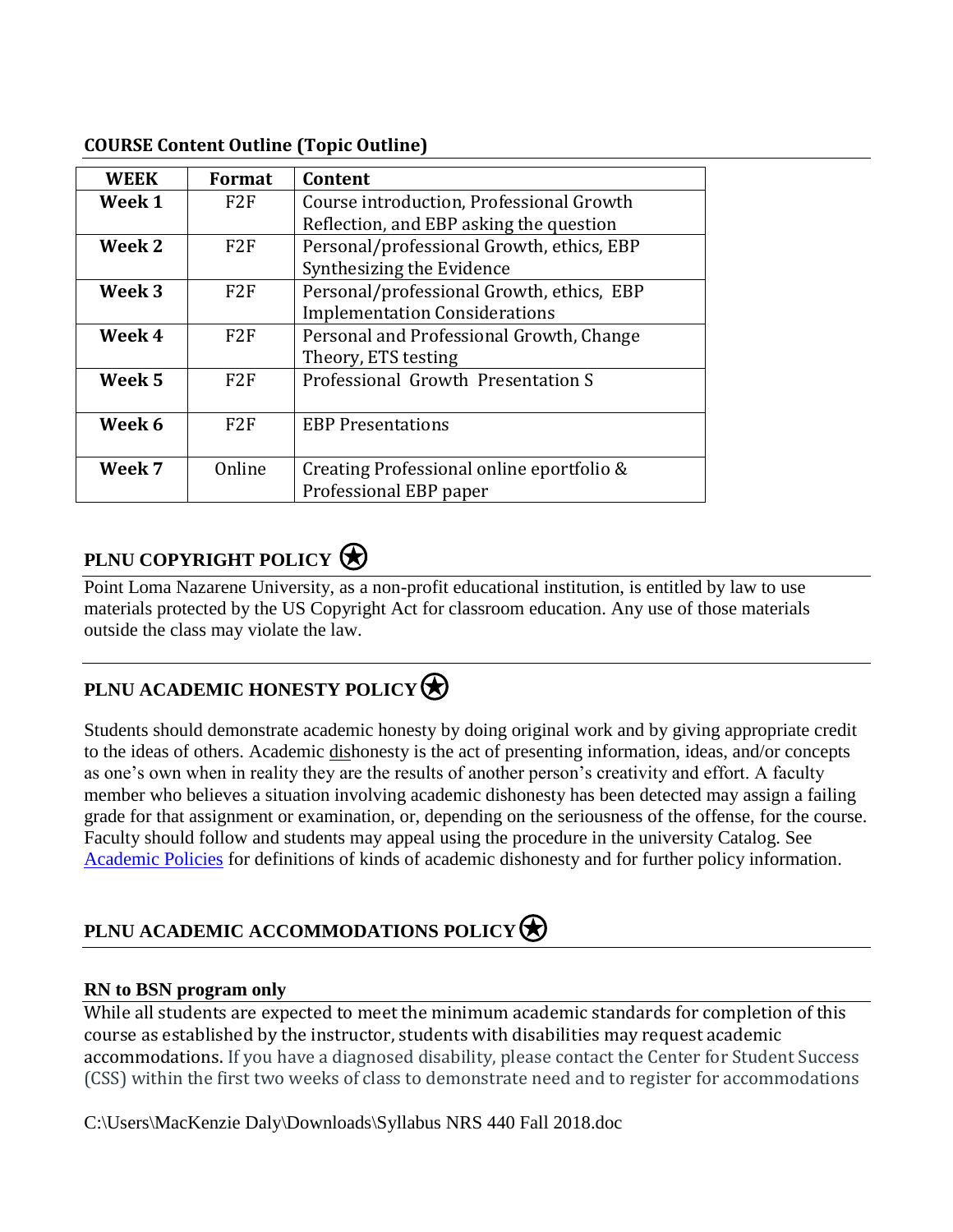by phone at  $(619)$  563-2810. You may also ask your academic advisor or program director for any additional accommodation information.

# **PLNU ATTENDANCE AND PARTICIPATION POLICY**

Regular and punctual attendance at all classes is considered essential to optimum academic achievement. If the student is absent from more than 10 percent of class meetings, the faculty member can file a written report which may result in de-enrollment. If the absences exceed 20 percent, the student may be de-enrolled without notice until the university drop date or, after that date, receive the appropriate grade for their work and participation. See [Academic Policies](http://catalog.pointloma.edu/content.php?catoid=18&navoid=1278) in the Undergraduate Academic Catalog.

### **STATE AUTHORIZATION**

State authorization is a formal determination by a state that Point Loma Nazarene University is approved to conduct activities regulated by that state. In certain states outside California, Point Loma Nazarene University is not authorized to enroll online (distance education) students. If a student moves to another state after admission to the program and/or enrollment in an online course, continuation within the program and/or course will depend on whether Point Loma Nazarene University is authorized to offer distance education courses in that state. It is the student's responsibility to notify the institution of any change in his or her physical location. Refer to the map using the below link to view which states allow online (distance education) outside of California. <https://www.pointloma.edu/offices/office-institutional-effectiveness-research/disclosures>

### **SCHOOL OF NURSING**

### **PROFESSIONAL STANDARDS**

Students are required to adhere to professional standards while students at PLNU. The nursing department had developed these standards to provide clarification of expected professional behaviors.

- 1. Presenting yourself professionally in interactions with all persons
- 2. Behaving with honesty and ethics
- 3. Respectful communication techniques
- 4. Being proactive versus reactive
- 5. Accepting accountability for one's own actions
- 6. Being prepared and punctual

### Additional guidelines

Social networking sites are a great way to connect with many others. These sites can be used to your disadvantage and all persons are advised to employ professional standards on these sites. A general rule would be if what you have posted does not enhance your professional image then it probably needs to be reviewed.

The use of Laptops, cell phones and other electronic devices is at the discretion of the course instructor. Generally, it is considered inappropriate to use any device for alternate uses not related to the class being taught. Cell phones should be kept on vibrate or silent during class times unless arrangements have previously been made.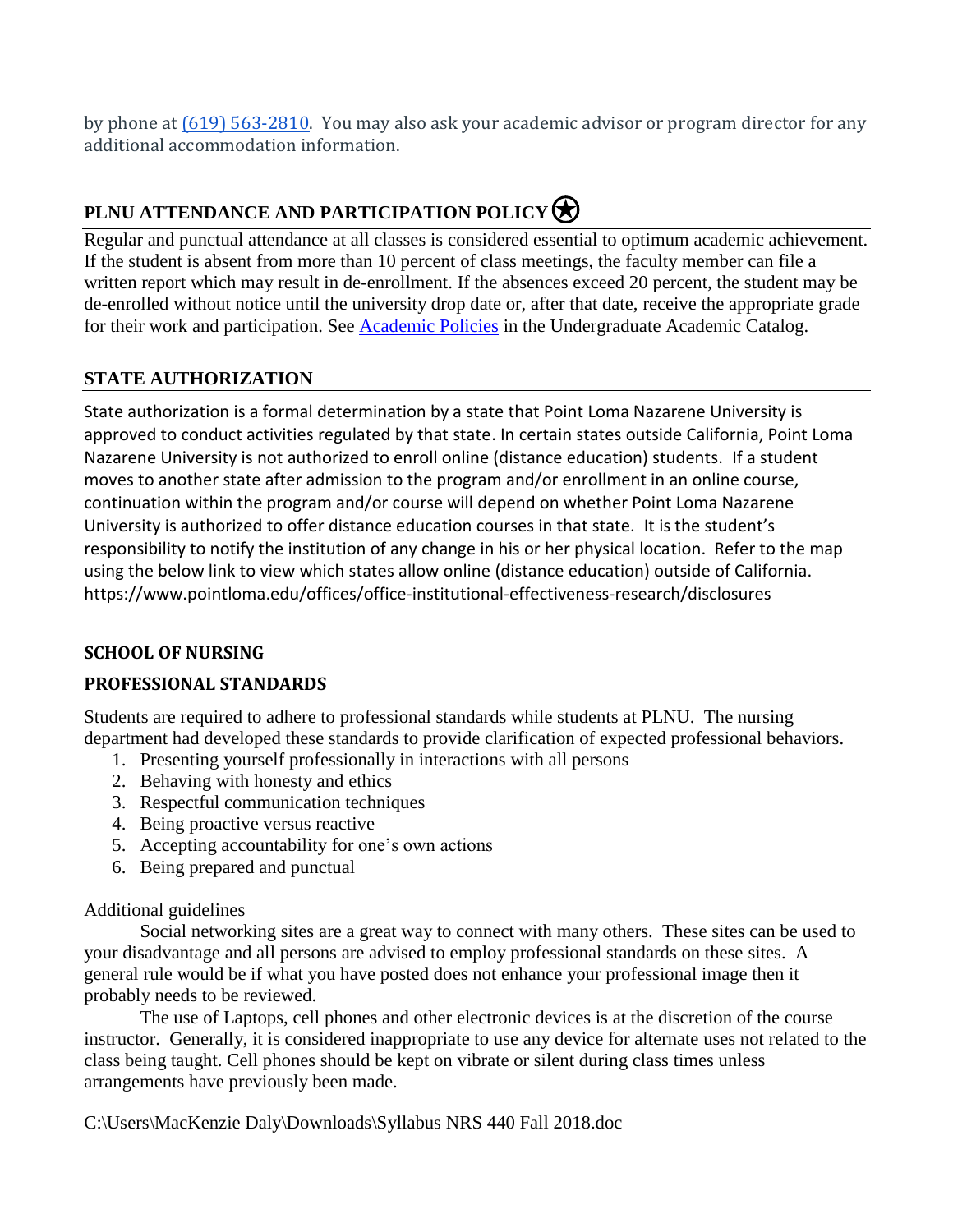Speaking negatively, relating stories or presenting a biased viewpoint about any class, instructor or other student that is not supportive of the individual involved and can be perceived as incivility. Disagreements are a part of life- but should be worked through in a private manner. Questioning the integrity of a persons' character is disrespectful. Each person is responsible and accountable for their words and actions.

Plagiarism or cheating in any class (nursing or non-nursing) will have consequences within the School of Nursing. Disciplinary action will be at the discretion of the instructor, the guidance of the RN-BSN Director and/or Dean of the School of Nursing and may include assignment/class failure and possible dismissal from the program.

#### **GRADING POLICIES**

• **Grading Scale** to be used for all exams and final course grades:

| 93-100%     | $=$                       | A                                                            |
|-------------|---------------------------|--------------------------------------------------------------|
| $90 - 92%$  | $\mathbf{r} = \mathbf{r}$ | A-                                                           |
| $87 - 89\%$ | $=$                       | $B+$                                                         |
| $84 - 86\%$ | $=$                       | B                                                            |
| $81 - 83\%$ | $=$                       | $B -$                                                        |
| $78 - 80\%$ | $=$                       | $C+$                                                         |
| $75 - 77\%$ | $=$                       | - Must have minimum of "75% to progress in the program<br>C. |
| $73 - 74\%$ | $\alpha_{\rm c} = 0.05$   | C-                                                           |
| $71 - 72\%$ | $\equiv$                  | D+                                                           |
| $68 - 70\%$ | $=$                       | D                                                            |
| Below 68%   | $=$                       | F                                                            |

- **All assigned course work must be completed to receive a final course grade**
- In order to receive a passing grade in the course, the student must achieve a cumulative average of 75% on all assignments. Grades/points will not be rounded. For example: 80.5% does not round to 81% resulting in a grade of C+ instead of a B-. A grade of less than a "C" (Below 75%) prohibits the student from continuing in the nursing program until the course is repeated with a satisfactory grade of  $> C$ .
- A grade of at least a "C" in each nursing theory, prerequisite, and/or co requisite course is required in order to progress to the next course or level. The nursing theory and related clinical courses must be taken concurrently and the student must receive a passing grade of "Credit" in the clinical course in order to progress to the next course or level.
- Throughout the curriculum (whether nursing or non-nursing) students may repeat one course. With the need for a second repeat of any nursing course the student will be dismissed from the nursing program.

### **COURSE-SPECIFIC POLICIES**

• Class attendance and participation is vital to the learning process and success of the course; therefore, it is an expectation that all students will be present and participate in class discussion on a consistent basis. These discussions will be based on the assigned reading with integration of clinical examples from the student's practice.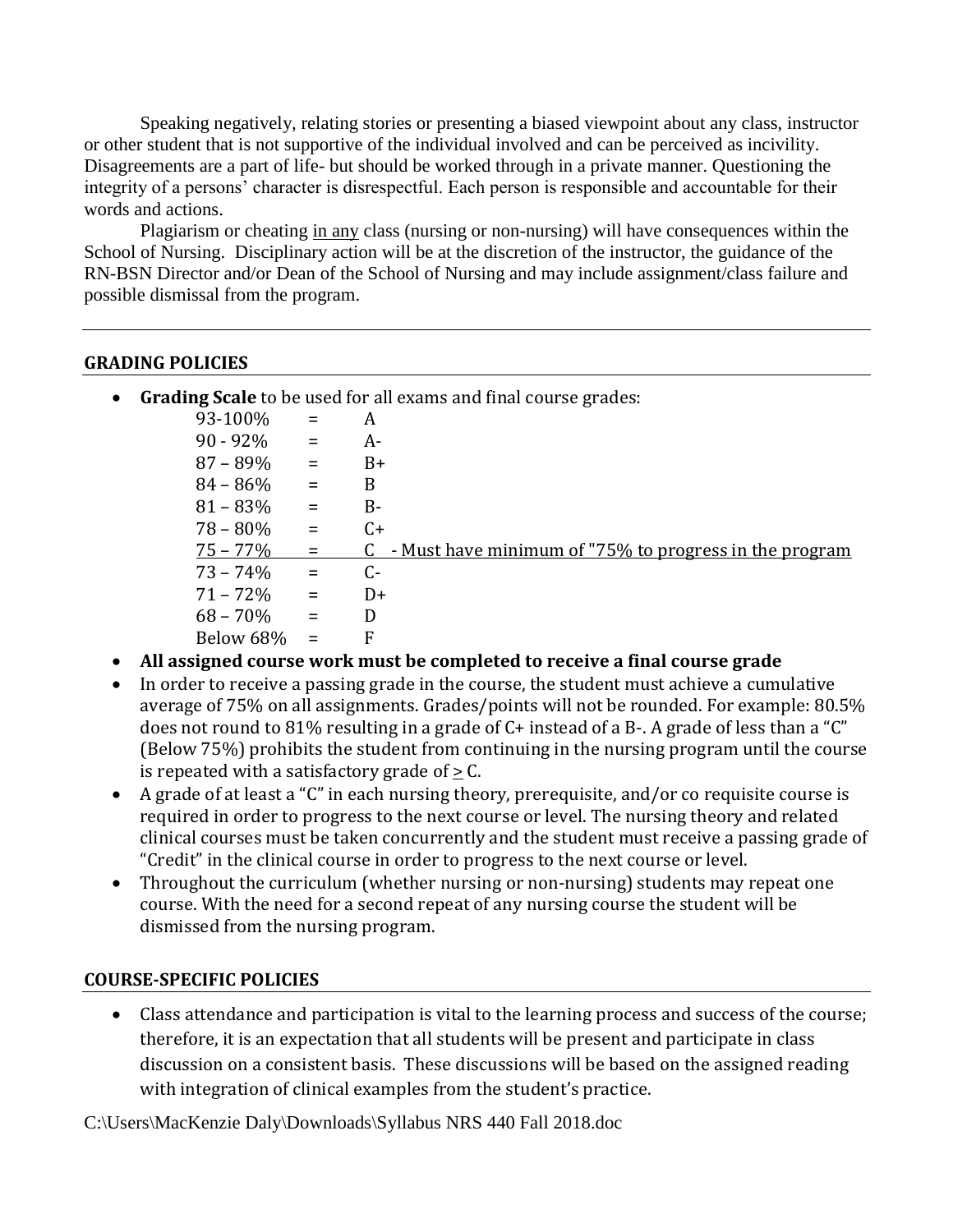- All assignments must be submitted per instructions on the due date and time. Ten percent (10%) will be deducted from total earned points for each 24-hour period, including weekends and holidays. Day 1 starts on specified due date/time. In the event of unforeseen circumstances, it is the responsibility of the student to proactively communicate directly with course faculty.
- All assignments must be turned in by the Friday of the last week of classes at midnight

### **LEARNING STRATEGIES**

Lecture, online assignments, discussion boards, class discussions, case studies, student presentations, group work

### **METHODS OF ASSESSMENT & EVALUATION: Required Learning Activities**

EXAMS: ETS College Exit Exam (ungraded)

#### COURSE OVERVIEW:

| Week                 | Assignment(s)                                                                                                                                                                                                    | Points                                |
|----------------------|------------------------------------------------------------------------------------------------------------------------------------------------------------------------------------------------------------------|---------------------------------------|
| Week 1: Face to Face | WK1: Devotional<br>Personal Manifesto<br>Strengths Quest Collage and<br>Reflection<br>Elevator Speech Draft<br>DB: EBP Clinical Problem/PICO<br>DB: Being Mortal video response<br>WK1: Weekly summary statement | 10<br>10<br>10<br>10<br>10<br>10<br>5 |
| Week 2: Face to Face | WK2: Devotional<br>Personal Manifesto<br>Being Mortal Chapter 1<br>WK2: Weekly summary statement                                                                                                                 | 10<br>10<br>10<br>5                   |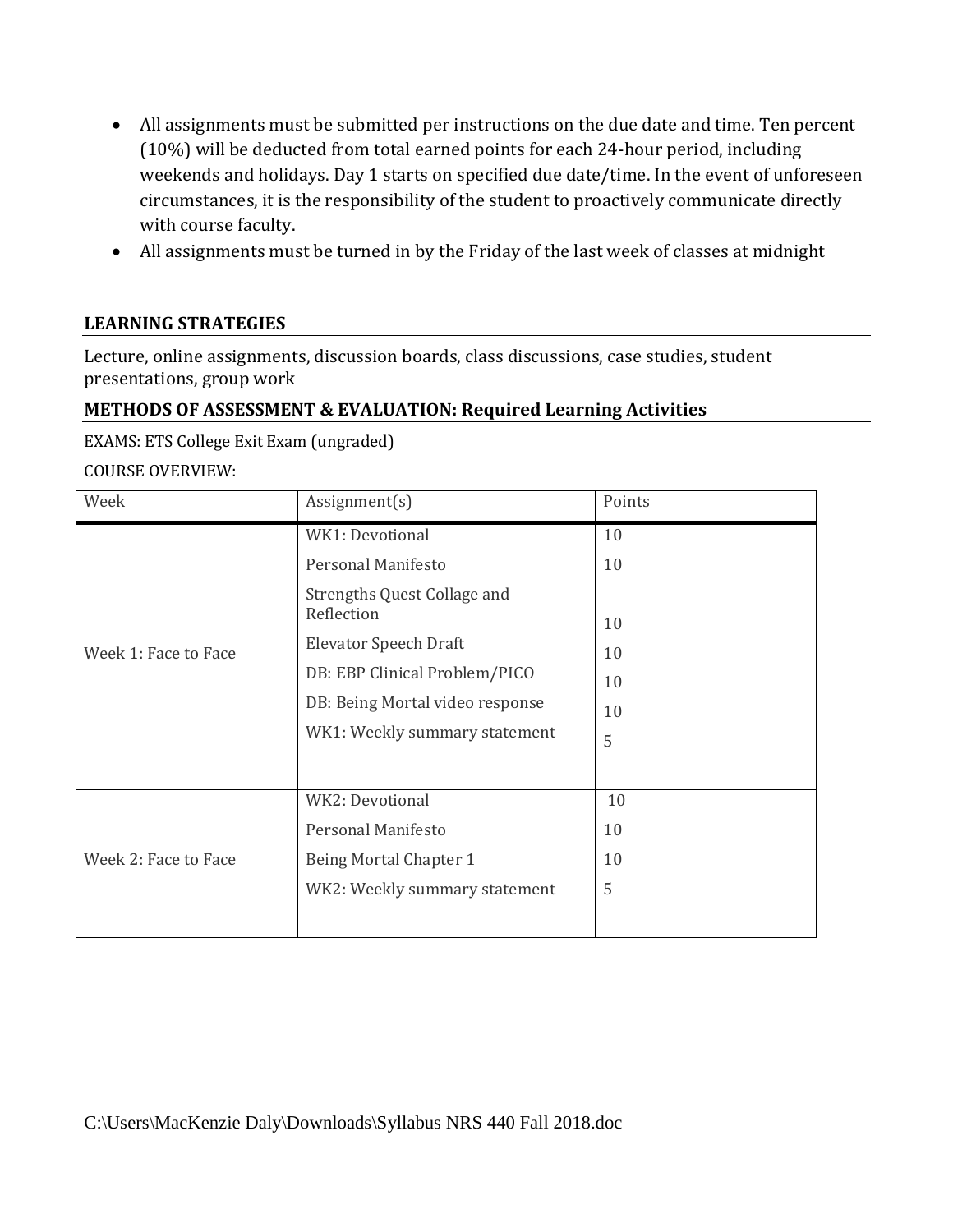| Week 3: Face to Face | WK3: Devotional<br><b>Personal Manifesto</b><br>Being Mortal Chapter 2&3<br>Article Synthesis<br>WK3: Weekly summary statement                                                                                                                                                                                                                  | 10<br>10<br>10<br>15<br>5                       |
|----------------------|-------------------------------------------------------------------------------------------------------------------------------------------------------------------------------------------------------------------------------------------------------------------------------------------------------------------------------------------------|-------------------------------------------------|
| Week 4: Face to Face | WK4: Devotional<br><b>Personal Manifesto</b><br>Being Mortal Chapter 4&5<br><b>EBP</b> Implementation Plan<br>WK4: Weekly summary statement                                                                                                                                                                                                     | 10<br>10<br>10<br>15<br>5                       |
| Week 5: Face to Face | WK5: Devotional<br>Personal Manifesto<br><b>EBP Change Theory</b><br>Being Mortal Chapter 6<br><b>Creative Project Revisited Reflection</b><br>(Part 1 of 3)<br>Creative Project Revisited - Peer<br>Reviewed Presentation (Part 2 of 3)<br>Reflection<br>DB: Skeleton EBP Presentation<br><b>EBP Outcomes</b><br>WK5: Weekly summary statement | 10<br>10<br>10<br>10<br>6<br>12<br>10<br>5<br>5 |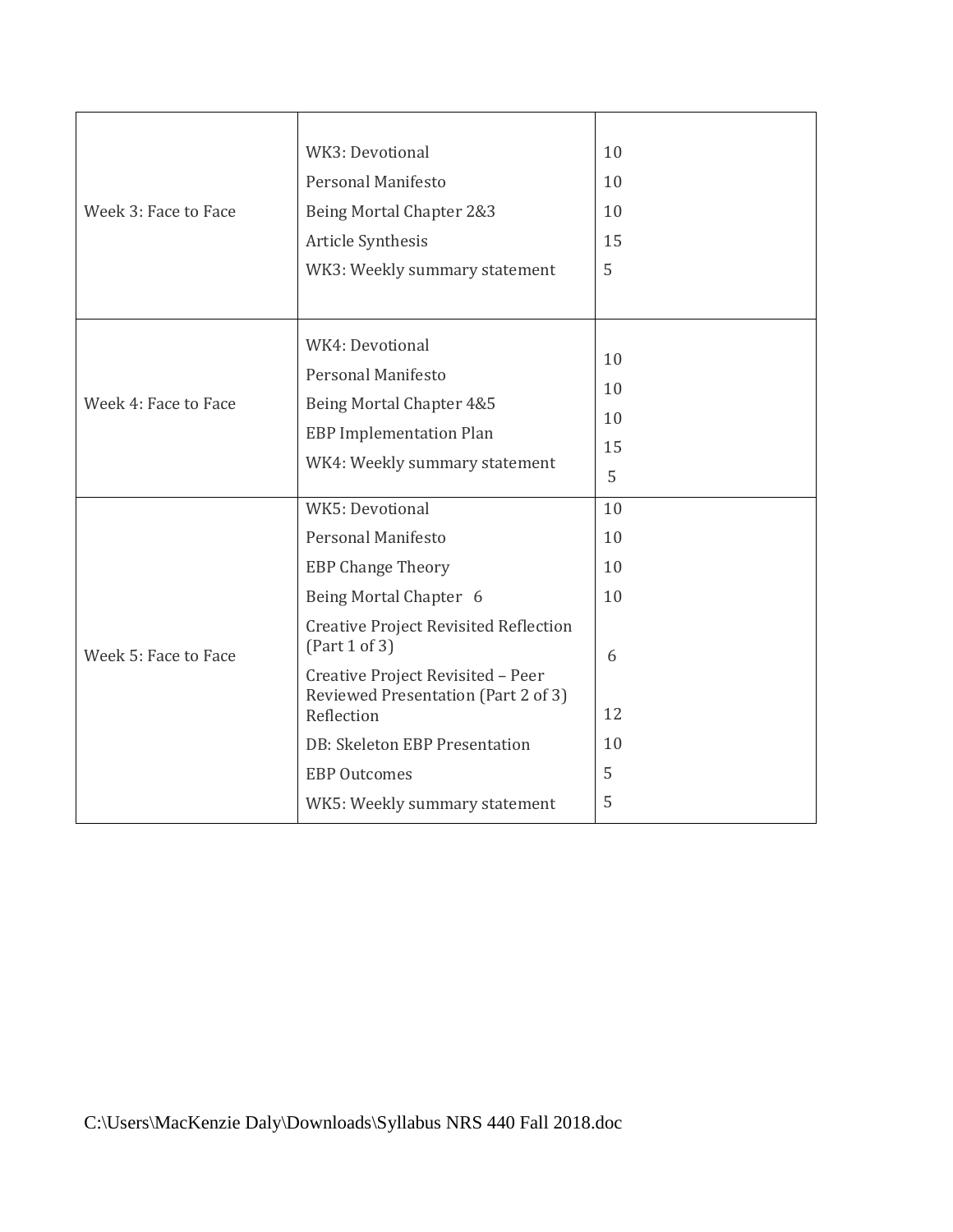| Week 6: Face to Face | WK6: Devotional<br>Personal Manifesto<br>Being Mortal Chapter 7&8<br>Creative Project Revisited Part 3 and<br>final submission to Livetext<br>Commit to Cultivate<br>EBP Class Presentation and submit to<br>Livetext<br>WK6 Weekly summary statement | 10<br>10<br>10<br>18<br>10<br>40<br>5 |
|----------------------|-------------------------------------------------------------------------------------------------------------------------------------------------------------------------------------------------------------------------------------------------------|---------------------------------------|
| Week 7: Online       | WK7: Devotional<br>EBP Paper and submit to Livetext<br>FINAL LIVETEXT Portfolio<br><b>Academic Honesty</b>                                                                                                                                            | 10<br>105<br>15<br>1                  |
| <b>Total Points</b>  |                                                                                                                                                                                                                                                       | $512*$                                |

#### **REQUIRED TEXTS & RECOMMENDED STUDY RESOURCES**

- American Psychological Association. (2010). *Publication manual of the American Psychological Association* (6th ed.). Washington, D.C.: Author. ISBN: 978-1-4338-0561-5
- Gawande, A. (2014). *Being mortal: Medicine and what matters in the end* (First edition.). New York: Metropolitan Books.
- Tipton, D.J. (2015). Personal and professional growth for healthcare professionals (First edition.). Burlington, MA: Jones & Bartlett Learning.

#### **ASSESSMENT OF LEARNING OUTCOMES & STUDENT PORTFOLIO**

The School of Nursing (SON) uses LIVETEXT to conduct ongoing program assessment. All required courses in the SON use LIVETEXT to assess and grade the Signature Assignment(s). For this course, *the following documents(s) MUST BE submitted to LIVETEXT™ for assessment and grading:* 

- 1. Creative Project Revisited- All three portions in one document
- 2. EBP Phase III Presentation- Upload presentation slides
- 3. EBP Phase III paper

C:\Users\MacKenzie Daly\Downloads\Syllabus NRS 440 Fall 2018.doc Prior to the conclusion of each course, the student is required to update their LIVETEXT Portfolio. The portfolio demonstrates achievement of required program outcomes and supports professional development. For this course, the following document(s) MUST BE attached to the